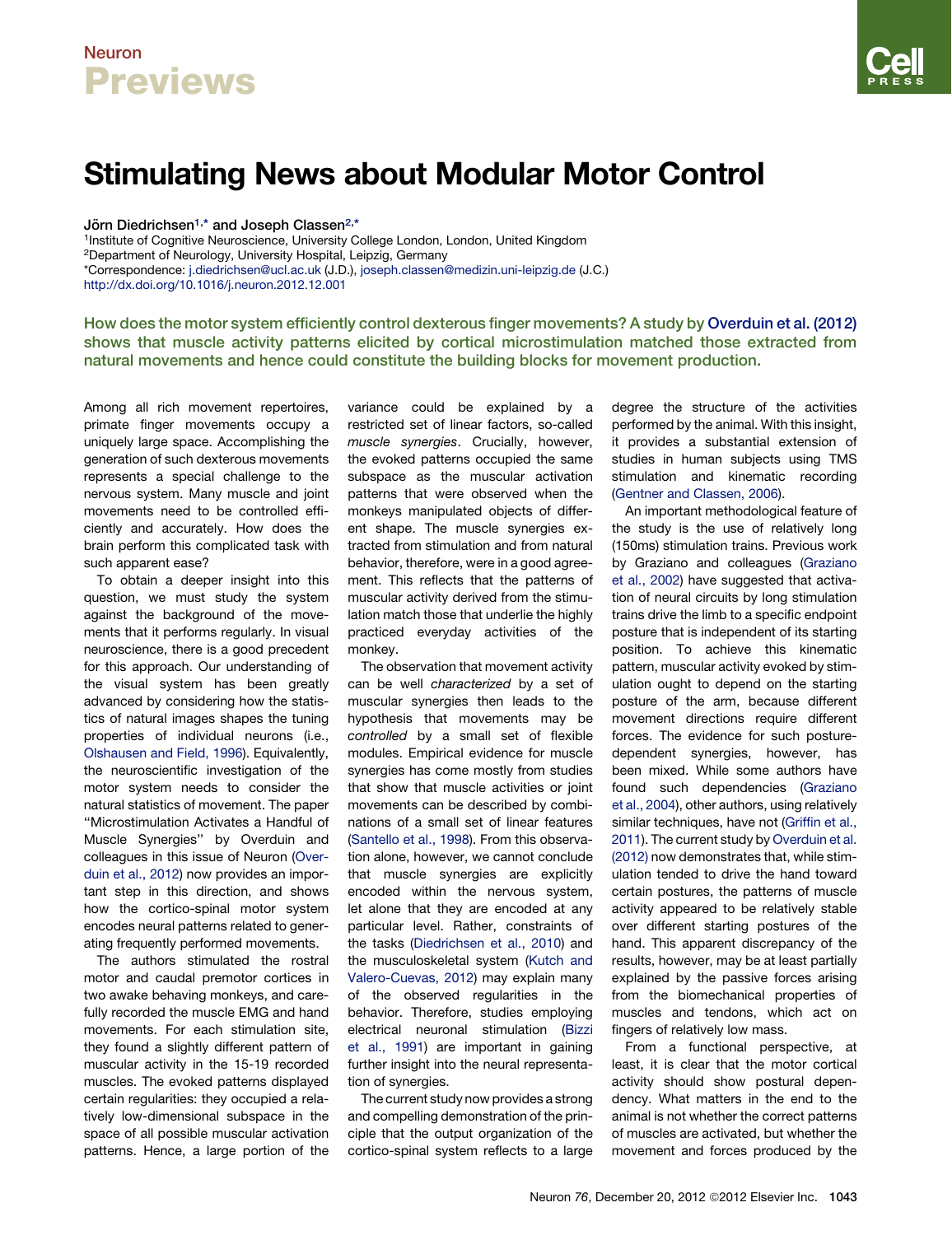#### Neuron **Previews**

hand lead to successful task performance. For this, muscular activation patterns need to be dependent on the current posture; however, whether activity in motor cortical circuits should drive the limb invariantly to certain endpoint positions is less clear. Rather, it is possible that the motor cortex encodes relatively stable muscular synergies, which are gated by posture (i.e., the muscles show multiplicative tuning between the desired force and postural input).

Another interesting open question concerns the level at which regularities in muscular activation patterns are represented; it is possible that some aspects are encoded in spinal circuits. Clearly, muscle activity evoked by spinal stimulation indicates that there is already much structure here (e.g., [Hart and Giszter,](#page-2-0) [2010](#page-2-0)). It is conceivable that much of the observed muscle activation patterns were mediated by spinal interneurons, especially because the stimulation was performed on the crest of the precentral gyrus. Indeed, viral tracing studies suggest that corticospinal projection neurons in these areas project mostly to spinal interneurons [\(Rathelot and Strick, 2009\)](#page-2-0). Direct cortical projections to ventral horn neurons, and hence innervations of individual muscles, arise predominantly from more caudal aspects of primary motor cortex in the anterior bank of the central sulcus. Thus, one may expect that the contribution of spinal circuits may be less pronounced when stimulating in the depth of the sulcus.

The regularities in the stimulationevoked muscle activation are likely influenced by the organization of motor cortex: both the pattern of divergent projections from motor cortical neurons to subcortical targets and the strength of the lateral connections between different motorcortical circuits will heavily influence the evoked patterns. While somewhat marginal to the central claims of the current paper, the location of these regularities becomes important when considering the plasticity of these circuits. Even short-term practice (20–30 min) can dramatically alter the movements that can be evoked by TMS stimulation of motor cortex ([Classen et al., 1998\)](#page-2-0). We would expect that such plasticity is a function of modulation of cortical activation states and lateral connections. On the other hand, there are also very long-lasting changes through experience. For example, life-long musical training alters the movement patterns evoked from M1 stimulation in a way that even reflects the specific instrument played [\(Gentner](#page-2-0) [et al., 2010](#page-2-0)).

One challenge for the future is to decipher the mechanisms of plasticity on short and long timescales that underlie these changes. It is relatively easy to see that Hebbian-type learning (what fires together, wires together) would invariably reinforce the most often used combinations of neural activation patterns throughout the systems hierarchy, while weakening others. However, it is likely that multiple learning mechanisms at multiple sites interact in giving rise to both short- and long-term changes.

The evidence provided by the authors—especially about the spatial distribution of evoked activity patterns has the potential to shed new light on the functional relevance of this cortical organization. As stated by the authors, there is a strong intuition that synergies reflecting natural movement statistics make planning and control of movements "easier." While we share this intuition, we also believe this argument deserves some further scrutiny. Specifically, the next challenge is to understand more precisely in what respect the structured organization of motor cortical outputs promotes the production of skilled movements. So let us take a step back and ask again: why do synergies make control easier?

The original argument put forward by [Bernstein \(1967\)](#page-2-0) was that synergies remove superfluous degrees of freedom and, therefore, reduce the dimensions of the available control space; that is, it is easier for the nervous system to find the correct activation pattern of 7 synergies than the correct activation patterns on 19 muscles. It is now clear that this argument is misleading in two aspects. First, the strict definition of synergies as a ''dimensionality-reduction device'' would imply that some muscle activation patterns and, therefore, some hand postures simply cannot be achieved. When having fewer synergies than muscles, the ''simplicity of control'' would be gained by accepting a restriction of the possible control space. However, recent data indicates that even unusual and arbitrary muscle activation patterns *can* be learned ([Radhakrishnan et al., 2008](#page-2-0)). Thus, while synergies seem to impose a useful structure of the control space, they do not necessarily reduce its size in a deterministic sense. Second, despite some spatial regularity, each stimulation site exhibited a different pattern of evoked muscle activity [\(Overduin et al., 2012](#page-2-0)). If we consider the activated network for each stimulation site as one cortical controller, it quickly becomes clear that the motor cortex (given the smoothness of the stimulation map and the size of the hand region) has a higher number of controllers than the number of hand muscles it controls; thus, rather than reducing redundancy, this cortical organization would expand redundancy.

The answer to the question of why synergies make control easier must, therefore, ultimately be probabilistic. It likely relates to the distribution of the output properties of motor cortical controllers in the high-dimensional space, which in turn reflects the probability distribution of neural activation patterns related to hand movements (or muscle activities) within the practiced motor repertoire. Thus, activation patterns optimal for generating a repertoire of frequently practiced movements must differ from those associated with movements with relatively low probability. Currently, we do not fully understand where this difference lies. One possibility is that a well-practiced movement can be quickly generated from very few muscular activation patterns, each of which is encoded in a dedicated corticospinal circuitry. Thus, when executing the movement, the system would only need to activate very few cortical controllers—in the extreme case, only a single cortical module. This would imply that the motor cortex uses a sparse coding approach ([Olshausen](#page-2-0) [and Field, 1996\)](#page-2-0). Alternatively, the motor cortex may use more distributed patterns of activity, which would allow it to produce the encoded movements with less variability than improbable movements. Finally, the encoding of synergies may also lead to a reduction of the overall activity, and, hence, (neural) energetic effort. We believe that understanding which criterion the motor cortex optimizes through the encoding